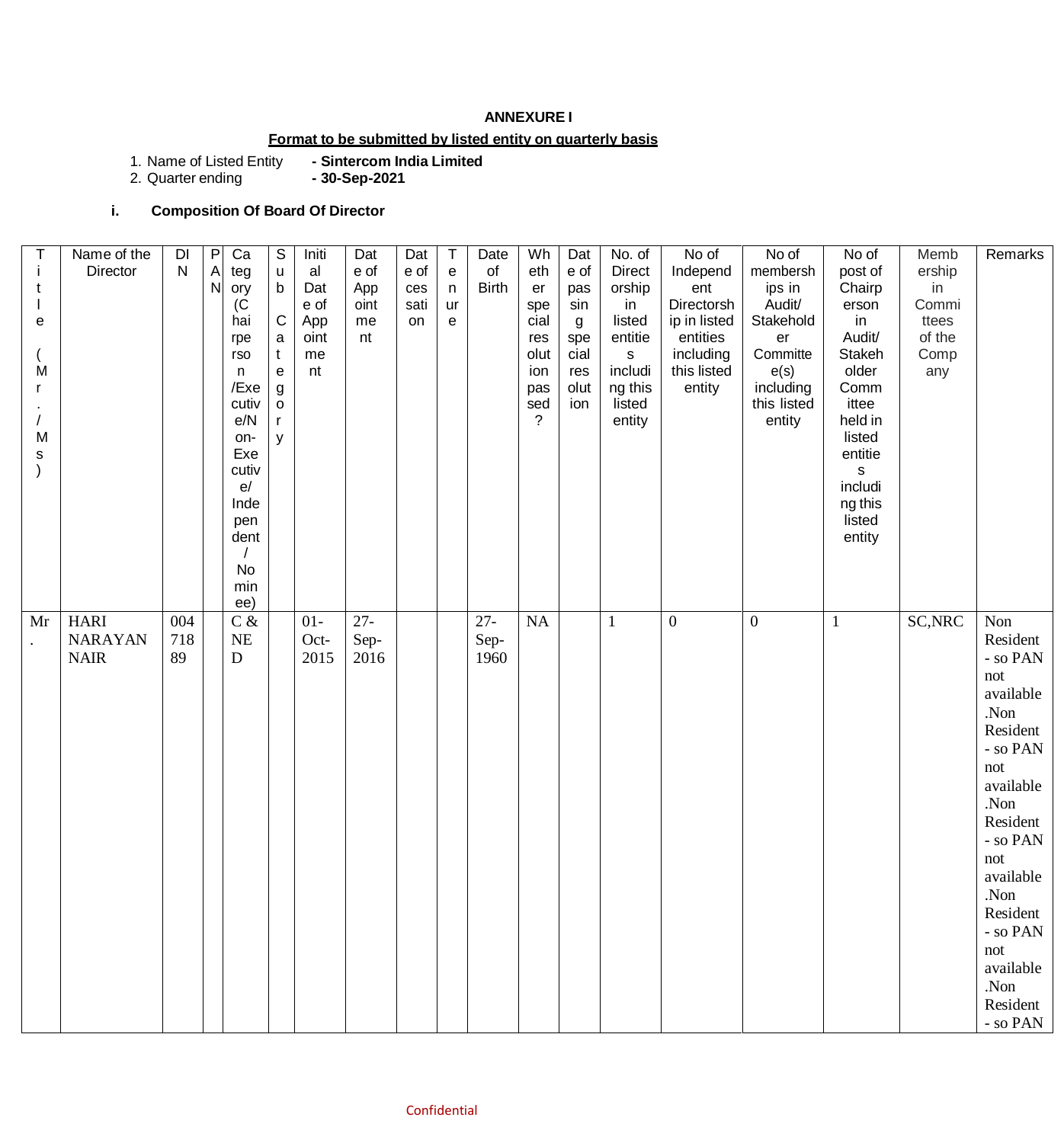|                 |                                |                      |                        |                        |                        |  |                        |                |              |                  |                  |                  |                             | not<br>available<br>.Non<br>Resident<br>- so $\ensuremath{\mathsf{PAN}}$<br>not<br>available                                                                                                                                                                                                                                                                                                                                                                                                                               |
|-----------------|--------------------------------|----------------------|------------------------|------------------------|------------------------|--|------------------------|----------------|--------------|------------------|------------------|------------------|-----------------------------|----------------------------------------------------------------------------------------------------------------------------------------------------------------------------------------------------------------------------------------------------------------------------------------------------------------------------------------------------------------------------------------------------------------------------------------------------------------------------------------------------------------------------|
| Mr<br>$\bullet$ | Jignesh<br>Raval               | 015<br>910<br>$00\,$ | ED                     | $23-$<br>Jun-<br>2007  | $22 -$<br>Jan-<br>2008 |  | $06 -$<br>Feb-<br>1970 | NA             | $\mathbf{1}$ | $\boldsymbol{0}$ | $\overline{2}$   | $\boldsymbol{0}$ | $\mathbf{AC},\!\mathbf{SC}$ |                                                                                                                                                                                                                                                                                                                                                                                                                                                                                                                            |
| Mr<br>$\cdot$   | <b>BERND</b><br><b>BADUREK</b> | 091<br>432<br>01     | <b>NE</b><br>${\bf D}$ | $27 -$<br>May-<br>2021 |                        |  | $14-$<br>Dec-<br>1974  | N <sub>o</sub> | $\mathbf{1}$ | $\overline{0}$   | $\boldsymbol{0}$ | $\boldsymbol{0}$ | $\overline{\text{NA}}$      | Non<br>Resident/<br>Foreign<br>Director<br>- so $\text{PAN}$<br>not<br>available<br>.Non<br>Resident/<br>Foreign<br>Director<br>- so $\text{PAN}$<br>not<br>available<br>.Non<br>Resident/<br>Foreign<br>Director<br>- so $\ensuremath{\mathsf{PAN}}$<br>not<br>available<br>.Non<br>Resident/<br>Foreign<br>Director<br>- so $\textsf{PAN}$<br>not<br>available<br>.Non<br>Resident/<br>Foreign<br>Director<br>- so $\text{PAN}$<br>not<br>available<br>.Non<br>Resident/<br>Foreign<br>Director<br>- so $\textsf{PAN}^-$ |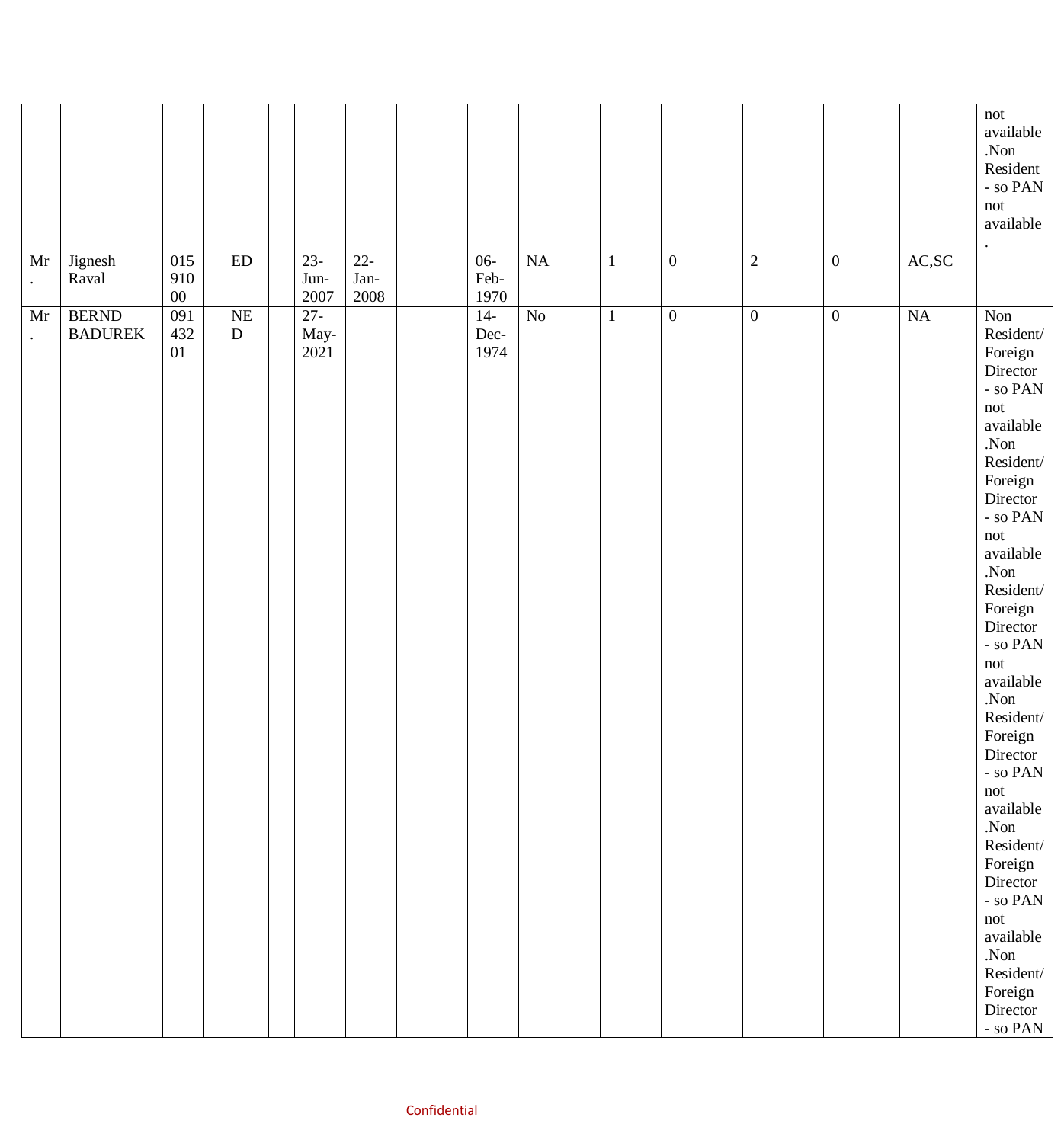|                          |                            |            |    |              |              |                  |              |           |              |  |                  |                                | not<br>available<br>.Non<br>Resident/<br>Foreign<br>Director<br>- so $\text{PAN}$<br>not<br>available<br>٠ |
|--------------------------|----------------------------|------------|----|--------------|--------------|------------------|--------------|-----------|--------------|--|------------------|--------------------------------|------------------------------------------------------------------------------------------------------------|
| Mr                       | Madan                      | 069        | ID | $29-$        | $20 -$       | 6                | $06 -$       | NA        |              |  |                  | $\mathsf{AC},\!\!\mathsf{NRC}$ |                                                                                                            |
| $\bullet$                | Godse                      | 877        |    | Nov-         | Jul-         | $\boldsymbol{0}$ | Aug-         |           |              |  |                  |                                |                                                                                                            |
|                          |                            | 67         |    | 2017         | 2018         |                  | 1959         |           |              |  |                  |                                |                                                                                                            |
| $\overline{Ms}$          | <b>MADHAVI</b>             | 088<br>411 | ID | $02 -$       | $30-$        | 6                | $15 -$       | <b>NA</b> |              |  | $\overline{0}$   | $\rm AC$                       |                                                                                                            |
| $\bullet$                | <b>PANDRAN</b><br>$\rm GI$ | 55         |    | Sep-<br>2020 | Sep-<br>2020 | $\boldsymbol{0}$ | Oct-<br>1974 |           |              |  |                  |                                |                                                                                                            |
| Mr                       | <b>DARA</b>                | 033        | ID | $02 -$       | $30-$        | 6                | $09 -$       | NA        | $\mathbf{1}$ |  | $\boldsymbol{0}$ | SC, NRC                        |                                                                                                            |
|                          | <b>KALYANI</b>             | 112        |    | Sep-         | Sep-         | $\overline{0}$   | Apr-         |           |              |  |                  |                                |                                                                                                            |
| $\bullet$<br><b>WALA</b> |                            |            |    |              |              |                  |              |           |              |  |                  |                                |                                                                                                            |

| <b>Company Remarks</b>                            | Mr. Hari Nair, Mr. Bernd Badurek are Foreign/Non Resident Directors so PAN<br>are not available |
|---------------------------------------------------|-------------------------------------------------------------------------------------------------|
| <b>Whether Permanent</b><br>chairperson appointed | Yes                                                                                             |
| Whether Chairperson is<br>related to MD or CEO    | Yes                                                                                             |

# **ii. Composition of Committees**

### **a. Audit Committee**

| Sr. | Name of the Director | Category | Chairperson/Membership | Appointment   | <b>Cessation Date</b> |
|-----|----------------------|----------|------------------------|---------------|-----------------------|
| No. |                      |          |                        | Date          |                       |
|     | Jignesh Raval        | ED       | Member                 | 29-Nov-2017   |                       |
|     | Madan Godse          | ID       | Chairperson            | 29-Nov-2017   |                       |
|     | <b>MADHAVI</b>       | ID       | Member                 | $02-Sep-2017$ |                       |
|     | PANDRANGI            |          |                        |               |                       |

| Company Remarks          |     |
|--------------------------|-----|
| <b>Whether Permanent</b> | Yes |
| chairperson appointed    |     |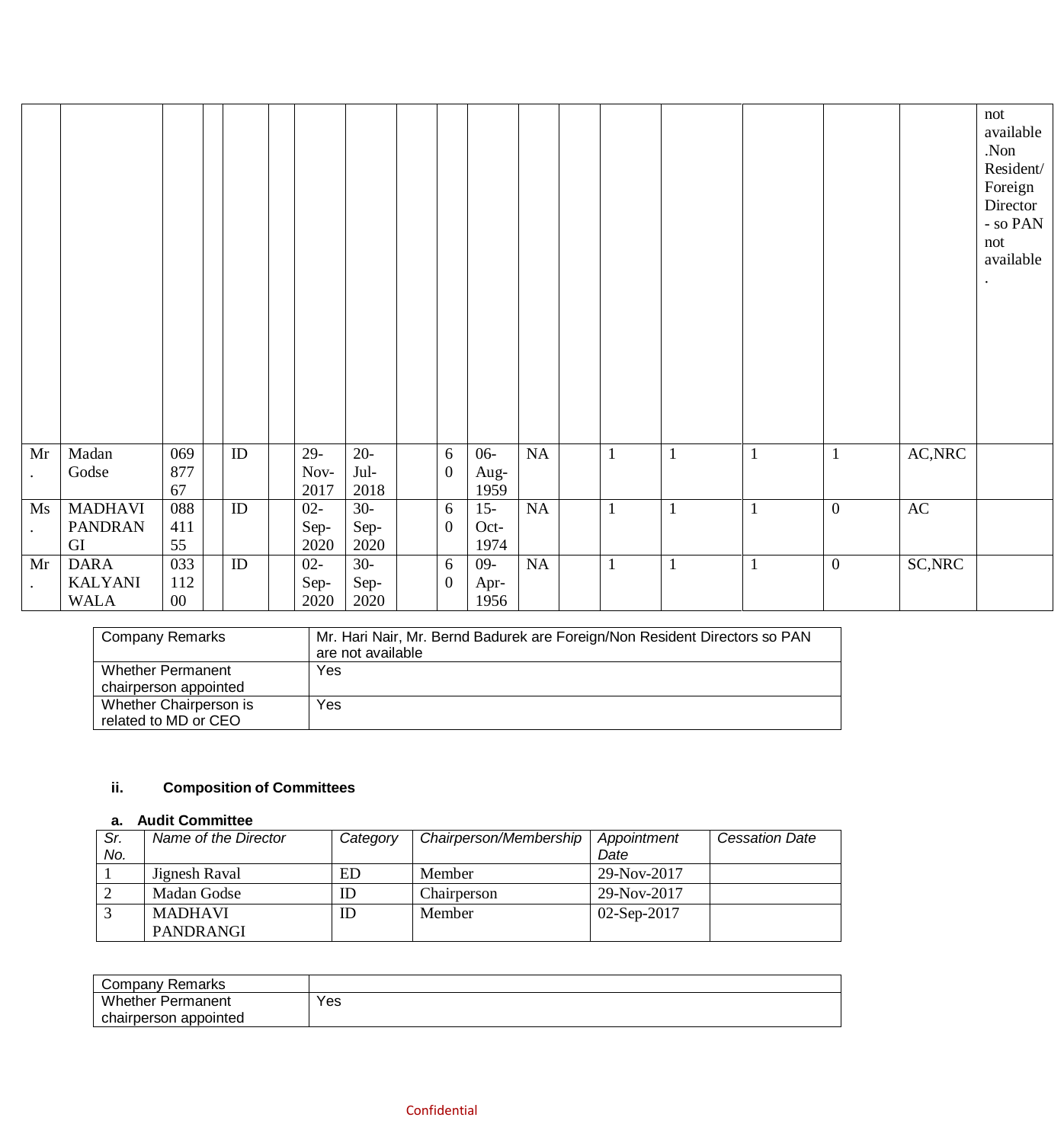### **b. Stakeholders Relationship Committee**

| Sr.<br>No. | Name of the Director              | Category  | Chairperson/Membership | Appointment<br>Date | <b>Cessation Date</b> |
|------------|-----------------------------------|-----------|------------------------|---------------------|-----------------------|
|            | <b>DARA</b><br><b>KALYANIWALA</b> | ID        | Member                 | $02-Sep-2020$       |                       |
|            | Jignesh Raval                     | ED        | Member                 | 29-Nov-2017         |                       |
|            | HARI NARAYAN NAIR                 | $C &$ NED | Chairperson            | 29-Nov-2017         |                       |

| Company Remarks          |     |
|--------------------------|-----|
| <b>Whether Permanent</b> | Yes |
| chairperson appointed    |     |

### **c. Risk Management Committee**

| Company Remarks          |    |
|--------------------------|----|
| <b>Whether Permanent</b> | No |
| chairperson appointed    |    |

### **d. Nomination and Remuneration Committee**

| Sr. | Name of the Director | Category | Chairperson/Membership | Appointment   | <b>Cessation Date</b> |  |  |
|-----|----------------------|----------|------------------------|---------------|-----------------------|--|--|
| No. |                      |          |                        | Date          |                       |  |  |
|     | DAR A                | ID       | Chairperson            | $02-Sep-2020$ |                       |  |  |
|     | KALYANIWALA          |          |                        |               |                       |  |  |
|     | Madan Godse          | ID       | Member                 | 27-Nov-2017   |                       |  |  |
|     | HARI NARAYAN NAIR    | C & NED  | Member                 | 29-Nov-2017   |                       |  |  |

| Company Remarks          |     |
|--------------------------|-----|
| <b>Whether Permanent</b> | Yes |
| appointed<br>chairperson |     |

## iii. **Meeting of Board of Directors**

| Date(s) of Meeting<br>(if any) in the<br>previous quarter | Date(s) of Meeting<br>(if any) in the<br>relevant quarter | Whether<br>requirement of<br>Quorum met | Number of<br>Directors present | <b>Number of Independent</b><br>Directors present |
|-----------------------------------------------------------|-----------------------------------------------------------|-----------------------------------------|--------------------------------|---------------------------------------------------|
| $127-May-2021$                                            | 10-Aug-2021                                               | Yes                                     |                                |                                                   |

| <b>Company Remarks</b>                                   |    |
|----------------------------------------------------------|----|
| Maximum gap between any<br>two consecutive (in number of | 74 |
| days)                                                    |    |

## iv. **Meeting of Committees**

| Name of the<br><b>Committee</b> | Date(s) of<br>meeting during<br>of the committee<br>in the previous<br>quarter | Date(s) of<br>meeting of the<br>committee in the<br>relevant quarter | Whether<br>requirement<br>of Quorum<br>met (Yes/No) | Number of<br><b>Directors</b><br>present | Number of<br>independent<br>directors<br>present |
|---------------------------------|--------------------------------------------------------------------------------|----------------------------------------------------------------------|-----------------------------------------------------|------------------------------------------|--------------------------------------------------|
| <b>Audit Committee</b>          | 27-May-2021                                                                    | $10$ -Aug-2021                                                       | Yes                                                 |                                          |                                                  |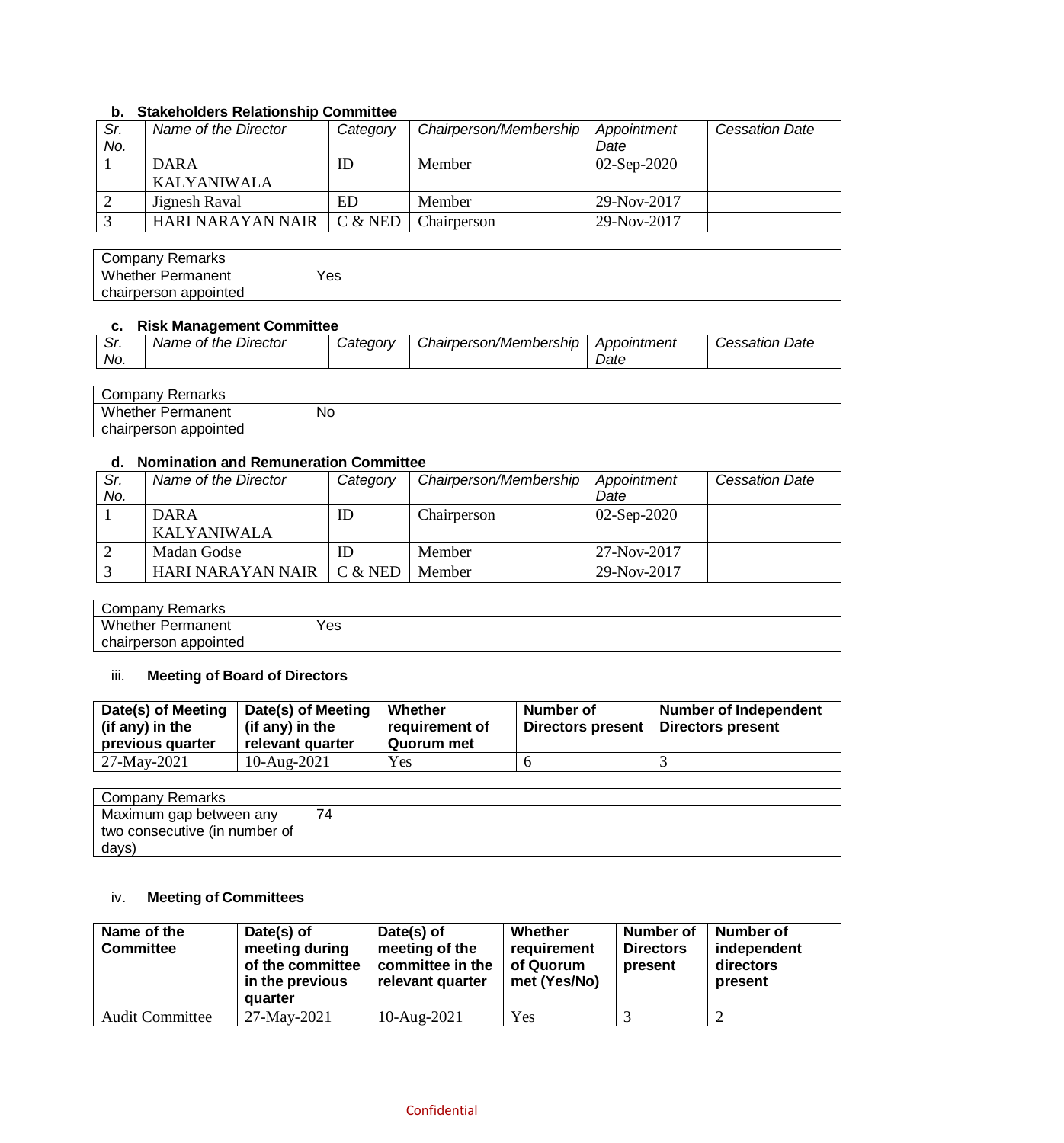| Nomination $&$ | 26-May-2021 | 28-Jul-2021 | Yes |  |
|----------------|-------------|-------------|-----|--|
| Remuneration   |             |             |     |  |
| Committee      |             |             |     |  |

| Company Remarks               |    |
|-------------------------------|----|
| Maximum gap between any       | 74 |
| two consecutive (in number of |    |
| days) [Only for Audit         |    |
| Committeel                    |    |

#### v. **Related Party Transactions**

| <b>Subject</b>                                                                                            | <b>Compliance status</b><br>(Yes/No/NA) | <b>Remark</b> |
|-----------------------------------------------------------------------------------------------------------|-----------------------------------------|---------------|
| Whether prior approval of audit committee obtained                                                        | Yes                                     |               |
| Whether shareholder approval obtained for material RPT                                                    | Not Applicable                          |               |
| Whether details of RPT entered into pursuant to omnibus<br>approval have been reviewed by Audit Committee | Yes                                     |               |

| Disclosure of notes on related  |  |
|---------------------------------|--|
| party transactions and          |  |
| Disclosure of notes of material |  |
| related party transactions      |  |

### **VI. Affirmations**

- 1. The composition of Board of Directors is in terms of SEBI (Listing obligations and disclosure requirements) Regulations, 2015. - **Yes**
- 2. The composition of the following committees is in terms of SEBI(Listing obligations and disclosure requirements) Regulations, 2015
	- a. Audit Committee **Yes**
	- b. Nomination & remuneration committee **Yes**
	- c. Stakeholders relationship committee **Yes**
	- d. Risk management committee (applicable to the top 100 listed entities) **- Not applicable**
- 3. The committee members have been made aware of their powers, role and responsibilities as specified in SEBI (Listing obligations and disclosure requirements) Regulations, 2015. **- Yes**
- 4. The meetings of the board of directors and the above committees have been conducted in the manner as specified in SEBI (Listing obligations and disclosure requirements) Regulations, 2015.**- Yes**
- 5. a. This report and/or the report submitted in the previous quarter has been placed before Board of Directors. **- Yes** b. Any comments/observations/advice of Board of Directors may be mentioned here:

| <b>Name</b> |  |  | Ms. Anuja Joshi |
|-------------|--|--|-----------------|
|-------------|--|--|-----------------|

**Designation : Company Secretary & Compliance Officer**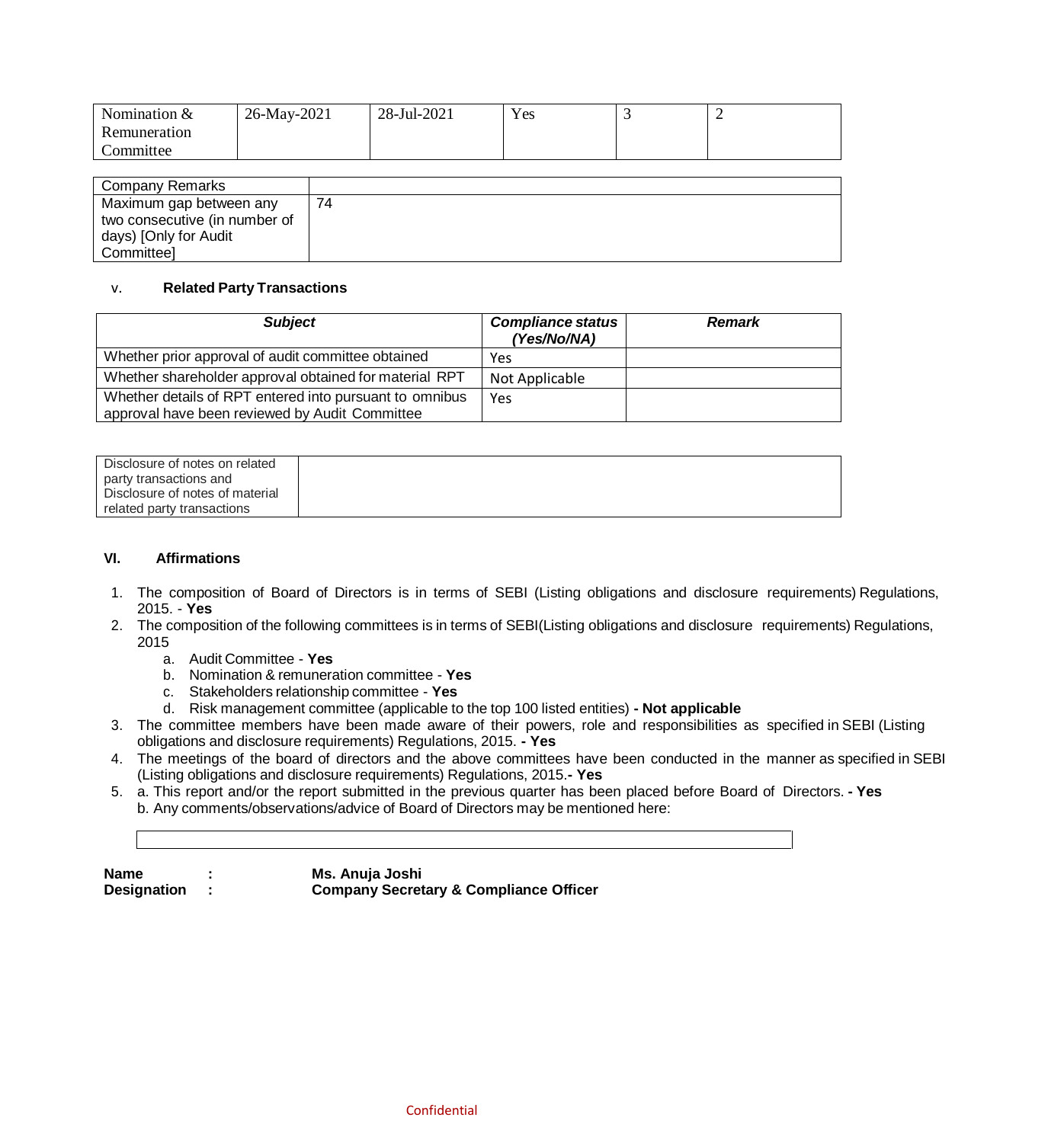### **ANNEXURE III**

## **Affirmations**

| <b>Broad Heading</b>                                                                                                                                                                          | <b>Regulation</b><br><b>Number</b>         | <b>Compliance</b><br><b>Status</b> | <b>Company Remark</b>                                                                                                                                                                                                                                                                                                                    |
|-----------------------------------------------------------------------------------------------------------------------------------------------------------------------------------------------|--------------------------------------------|------------------------------------|------------------------------------------------------------------------------------------------------------------------------------------------------------------------------------------------------------------------------------------------------------------------------------------------------------------------------------------|
| Copy of the annual report<br>including balance sheet, profit<br>and loss account, directors<br>report, corporate governance<br>report, business responsibility<br>report displayed on website | 46(2)                                      | <b>Yes</b>                         |                                                                                                                                                                                                                                                                                                                                          |
| Presence of Chairperson of<br>Audit Committee at the Annual<br><b>General Meeting</b>                                                                                                         | 18(1)(d)                                   | <b>No</b>                          | Due<br>personal<br>to<br>emergency<br>chairperson of audit committee<br>couldn't attend the Annual General<br>Meeting. However, Ms. Madhavi<br>Pandrangi and Mr. Jignesh Raval<br>members of audit committee were<br>present for the meeting and were<br>prepared to answer the queries<br>raised by shareholders during the<br>meeting. |
| Presence of Chairperson of<br>the nomination and<br>remuneration committee at the<br>annual general meeting                                                                                   | 19(3)                                      | Yes                                |                                                                                                                                                                                                                                                                                                                                          |
| Presence of Chairperson of<br>the Stakeholder Relationship<br>committee at the annual<br>general meeting                                                                                      | 20(3)                                      | Yes                                |                                                                                                                                                                                                                                                                                                                                          |
| <b>Whether "Corporate</b><br>Governance Report" disclosed<br>in Annual Report                                                                                                                 | 34(3) read with<br>para C of<br>Schedule V | Yes                                |                                                                                                                                                                                                                                                                                                                                          |

Note:

**Name : Ms. Anuja Joshi**

**Designation : Company Secretary & Compliance Officer**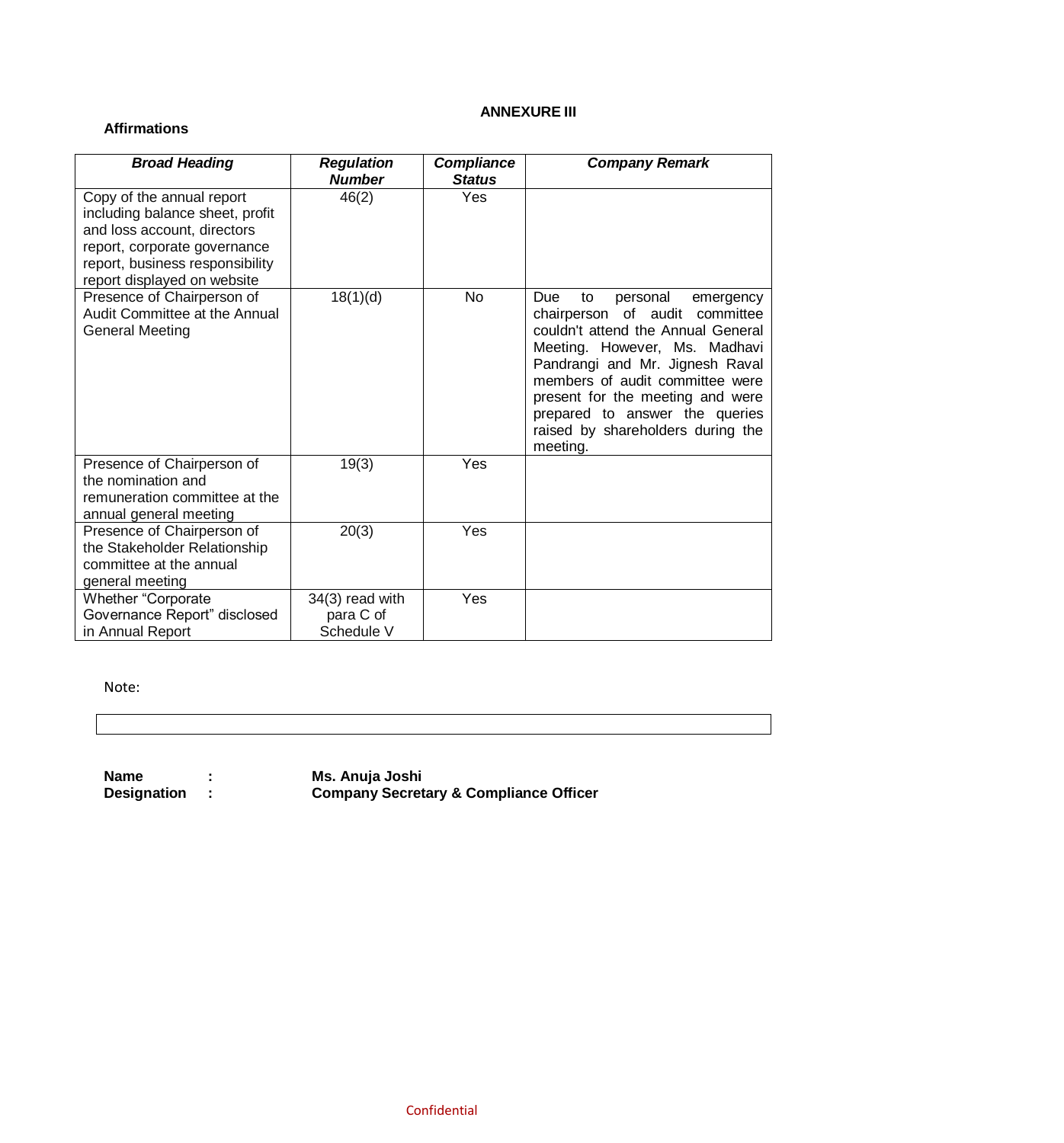|                                                             |                                                                                                |                                                                                                           |                                                                | <b>ANNEXURE IV</b>                                                     |                                                                      |                                                                                                        |                                                             |
|-------------------------------------------------------------|------------------------------------------------------------------------------------------------|-----------------------------------------------------------------------------------------------------------|----------------------------------------------------------------|------------------------------------------------------------------------|----------------------------------------------------------------------|--------------------------------------------------------------------------------------------------------|-------------------------------------------------------------|
| %symbol%                                                    |                                                                                                |                                                                                                           | %companyName%                                                  |                                                                        |                                                                      | %quarterEnded%                                                                                         |                                                             |
|                                                             | (A) Any loan or any other form of debt advanced by the listed entity directly or indirectly to |                                                                                                           |                                                                |                                                                        |                                                                      |                                                                                                        |                                                             |
|                                                             | Aggregate amount advanced during six months                                                    |                                                                                                           |                                                                |                                                                        |                                                                      | Balance outstanding at the end of six months                                                           |                                                             |
| Promoter or<br>any other<br>entity<br>controlled by<br>them | Promoter<br>Group or<br>any other<br>entity<br>controlled<br>by them                           | <b>Directors</b><br><i>(including</i><br>relatives)<br>or any<br>other<br>entity<br>controlled<br>by them | <b>KMPs or</b><br>any other<br>entity<br>controlled<br>by them | Promot<br>er or<br>any<br>other<br>entity<br>controll<br>ed by<br>them | Promoter<br>Group or<br>any other<br>entity<br>controlled<br>by them | <b>Directors</b><br><i>(including</i><br>relatives) or<br>any other<br>entity<br>controlled by<br>them | <b>KMPs or any</b><br>other entity<br>controlled by<br>them |
|                                                             |                                                                                                |                                                                                                           |                                                                |                                                                        |                                                                      |                                                                                                        |                                                             |

**(B) Any guarantee/ comfort letter (by whatever name called) provided by the listed entity directly or indirectly, in connection with any loan(s) or any other form of debt availed by:**

| , ,  ,<br><b>Entity</b> | Type (guarantee, comfort letter |                                                      |                                                                                                |
|-------------------------|---------------------------------|------------------------------------------------------|------------------------------------------------------------------------------------------------|
|                         | etc.)                           | Aggregate amount of<br>issuance during six<br>months | <b>Balance outstanding at the</b><br>end of six months (taking into<br>account any invocation) |
|                         |                                 |                                                      |                                                                                                |
| Promoter<br><b>or</b>   |                                 |                                                      |                                                                                                |
| other<br>any            |                                 |                                                      |                                                                                                |
| entity                  |                                 |                                                      |                                                                                                |
| controlled<br>by        |                                 |                                                      |                                                                                                |
| them                    |                                 |                                                      |                                                                                                |
| Promoter                |                                 |                                                      |                                                                                                |
| Group or any            |                                 |                                                      |                                                                                                |
| other<br>entity         |                                 |                                                      |                                                                                                |
| controlled<br>by        |                                 |                                                      |                                                                                                |
| them                    |                                 |                                                      |                                                                                                |
| <b>Directors</b>        |                                 |                                                      |                                                                                                |
| (including              |                                 |                                                      |                                                                                                |
| relatives)<br>or        |                                 |                                                      |                                                                                                |
| other<br>any            |                                 |                                                      |                                                                                                |
| entity                  |                                 |                                                      |                                                                                                |
| controlled<br>by        |                                 |                                                      |                                                                                                |
| them                    |                                 |                                                      |                                                                                                |
| KMPs or any             |                                 |                                                      |                                                                                                |
| other<br>entity         |                                 |                                                      |                                                                                                |
| controlled<br>by        |                                 |                                                      |                                                                                                |
| them                    |                                 |                                                      |                                                                                                |